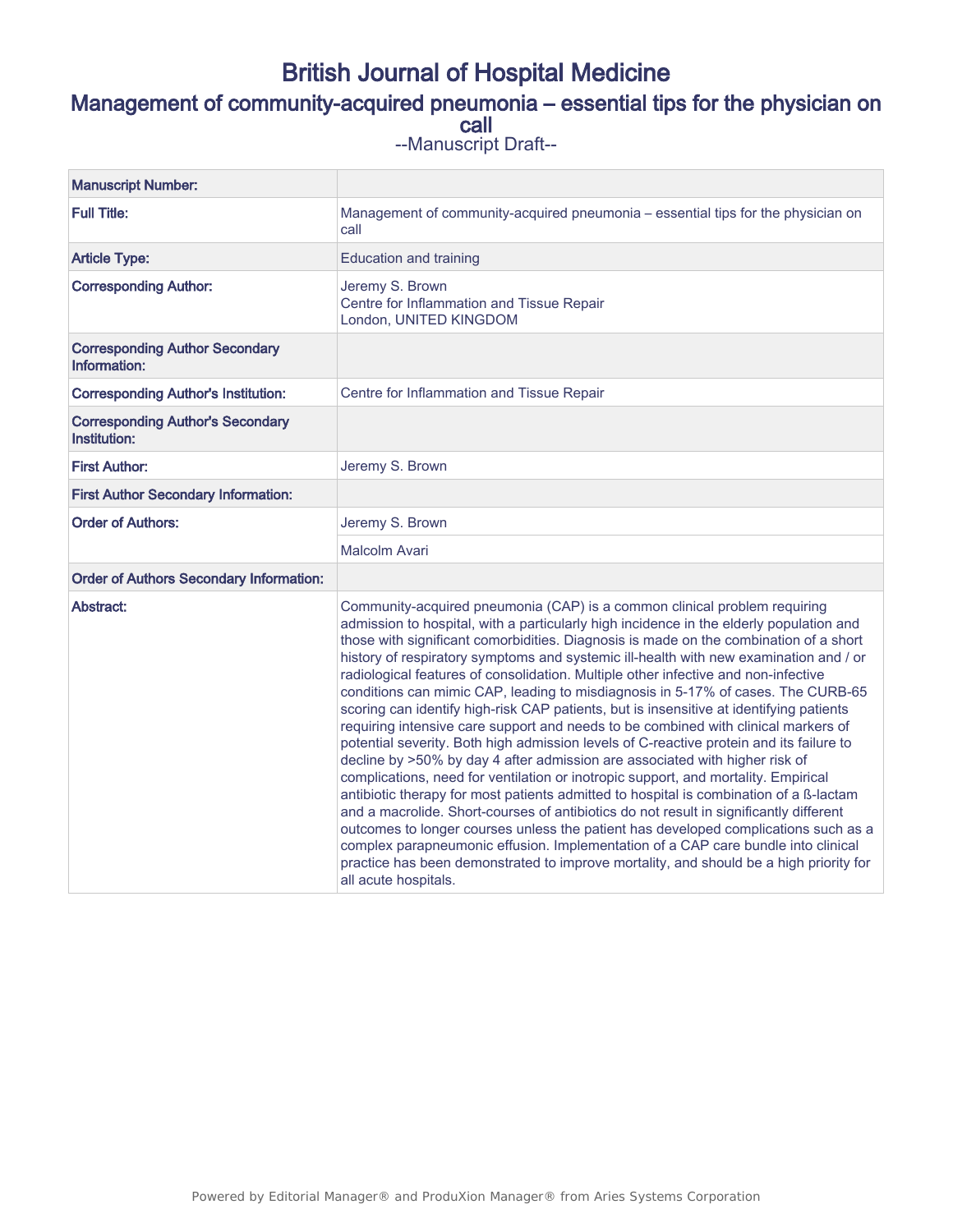$\overline{\underline{\bullet}}$ 

**Management of community-acquired pneumonia – essential tips for the physician on call**

Malcolm Avari<sup>1</sup>, Jeremy S Brown<sup>2\*</sup>

<sup>1</sup>Department of Respiratory Medicine, University College London Hospitals Trust, 235 Euston Road, London NW1 2BU, United Kingdom

<sup>2</sup>UCL Respiratory*,* Department of Medicine, University College London, Rayne Institute, 5 University Street, London WC1E 6JF, United Kingdom.

\*Corresponding author:

Phone: +44 20 3108 7728

E-mail: [jeremy.brown@ucl.ac.uk.](mailto:jeremy.brown@ucl.ac.uk)

Word count: 2865 **(max 3000)**

**Key words:** community-acquired pneumonia; CURB-65; C-reactive protein; resistant organisms; care bundles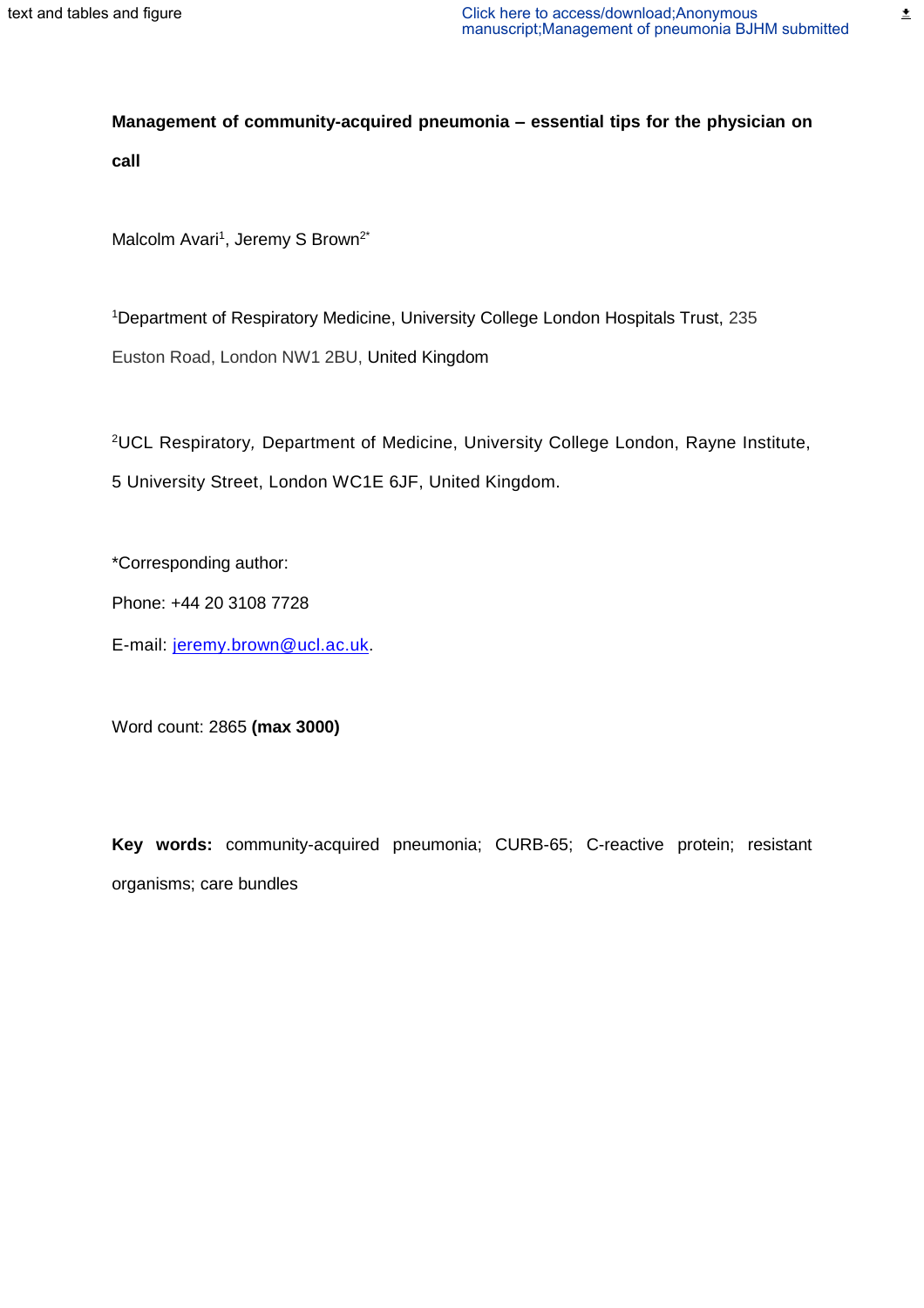#### **Abstract**

Community-acquired pneumonia (CAP) is a common clinical problem requiring admission to hospital, with a particularly high incidence in the elderly population and those with significant comorbidities. Diagnosis is made on the combination of a short history of respiratory symptoms and systemic ill-health with new examination and / or radiological features of consolidation. Multiple other infective and non-infective conditions can mimic CAP, leading to misdiagnosis in 5-17% of cases. The CURB-65 scoring can identify high-risk CAP patients, but is insensitive at identifying patients requiring intensive care support and needs to be combined with clinical markers of potential severity. Both high admission levels of C-reactive protein and its failure to decline by >50% by day 4 after admission are associated with higher risk of complications, need for ventilation or inotropic support, and mortality. Empirical antibiotic therapy for most patients admitted to hospital is combination of a ß-lactam and a macrolide. Short-courses of antibiotics do not result in significantly different outcomes to longer courses unless the patient has developed complications such as a complex parapneumonic effusion. Implementation of a CAP care bundle into clinical practice has been demonstrated to improve mortality, and should be a high priority for all acute hospitals.

#### **Key points:**

- Accurate interpretation of the chest radiograph is key to identifying potential differential diagnoses and complications of CAP.
- The CURB-65 scoring system is an essential management tool for CAP but is insensitive at identifying severe cases requiring intensive care treatment, and needs to be combined with a clinical assessment of physiological markers of severity.
- Failure of the admission C-reactive protein level to fall by <50% at day 4 is associated with higher risk of mortality, complications and invasive ventilation / inotrope use.
- The outcomes of short-course and long-course antibiotic treatments for CAP patients are similar.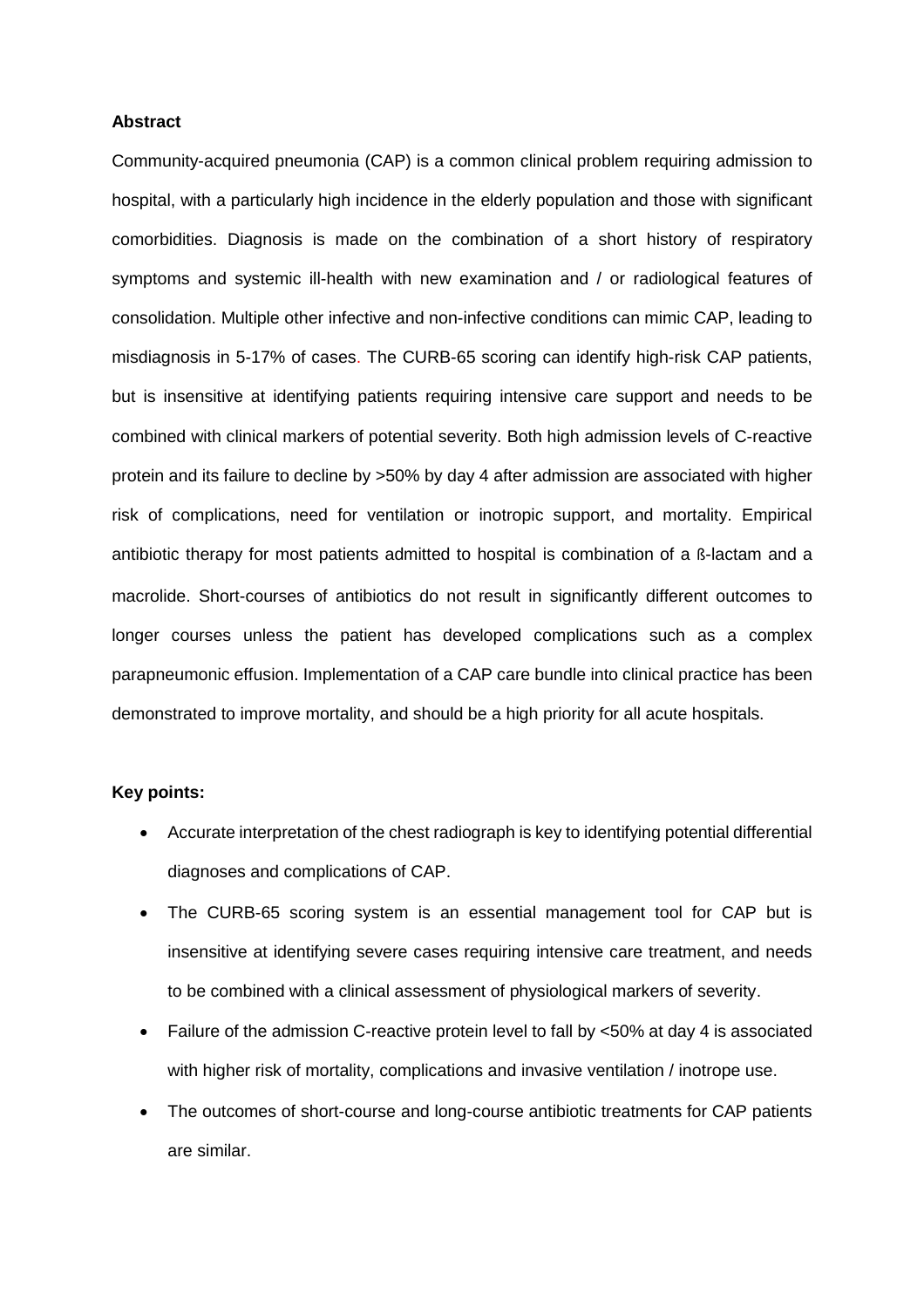CAP mortality can be reduced by establishing appropriate systems of care to ensure care bundles are adhered to.

#### **Introduction and background on pneumonia**

Pneumonia occurs when the alveoli become infected with microorganisms, causing a local and systemic inflammatory response that results in the alveoli filling with exudative fluid and inflammatory cells. It is this local alveolar inflammatory reaction to the infection which leads to consolidation, the clinical hallmark of pneumonia. Extensive consolidation compromises gas exchange and can lead to life-threatening hypoxia (Quinton et al. 2018). Pneumonia is classified according to the patient's location when they acquired the infection. Communityacquired pneumonia (CAP) occurs when infection is acquired outside the hospital and is by far the commonest type of pneumonia. CAP has an overall incidence estimated between 1.5 and 14 cases per 1000 person-years depending on geographical location, the season (with a distinct increase in winter in the UK) and characteristics of the population (Prina et al. 2015). Hospital acquired pneumonia (HAP) is pneumonia acquired 48 hours after admission to hospital or within 14 days after discharge from hospital. Ventilator acquired pneumonia (VAP) is a subset of HAP affecting patients 48 hours after endotracheal intubation (Jean et al. 2020). This classification allows clear communication between clinicians about the patient's condition, but importantly also ensures the correct empirical antibiotic therapy is chosen as the potential infecting microorganisms vary between CAP, HAP and VAP. Pneumonia developing in patients with a severe degree of immunosuppression such as chemotherapyinduced neutropenia, after organ transplantation, or in patients with advanced Human Immunodeficiency Virus (HIV) infection are considered separately due to the extensive range of potential causative microorganisms (Di Pasquale et al. 2019).

Pneumonia is one of the most commonly encountered respiratory infection accounting for approximately 230,000 deaths in Europe (29,000 in the UK) per year, and in the UK is responsible for more hospital admissions than any other lung disease (Chalmers et al. 2017;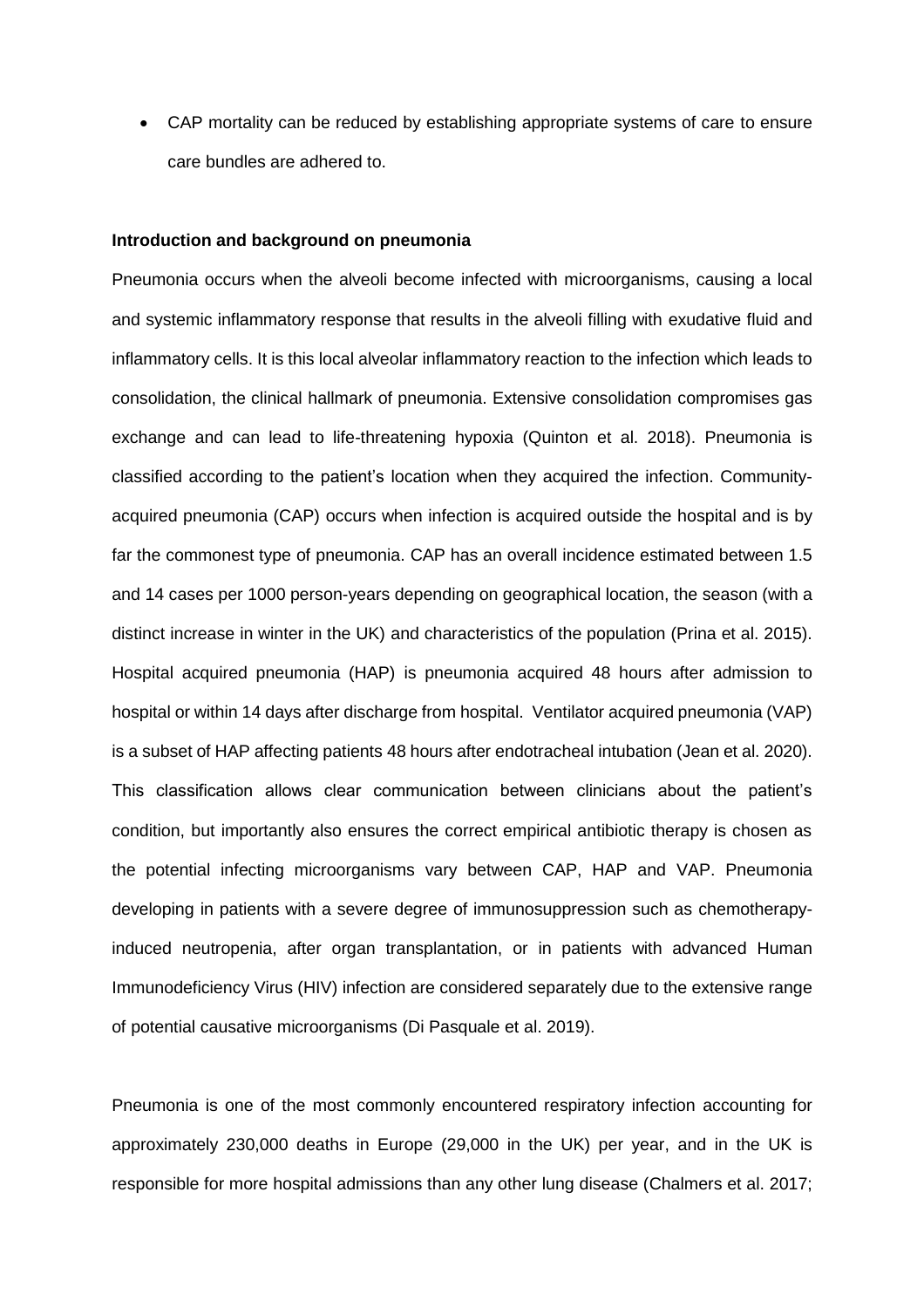Marshall et al. 2018). For CAP patients admitted to hospital the 30-day mortality rate is between 5-15% (Chalmers et al. 2017). The incidence of pneumonia is increasing over time, and at present Europe spends €5.7 billion per year on inpatient care and half a billion on outpatient care for patients with pneumonia (Chalmers et al. 2017). The incidence of CAP and risk of death are related to age, sex and the presence of comorbidities (Prina et al. 2015; Luna et al. 2016). CAP is commoner in older adults with approximately 45% of cases in the over 65 years age group (Cillóniz et al. 2018), and the incidence is also higher in males than in females (Prina et al. 2015). The exponential increase in CAP incidence after 65 years of age is partially due to the presence of comorbidities associated with CAP, but is also probably related to immunosenescence – the decreased efficacy of the adaptive and innate immune systems with increasing age (Cillóniz et al. 2018). The mortality of CAP is also higher in patients with more than one comorbidity and some specific comorbidities eg cardiac failure (20.5%) compared to patients with chronic obstructive pulmonary disease (COPD) (8.1%) (Luna et al. 2016).

This article will explore the diagnostic features of CAP, some of the potential traps for misdiagnosis, the recognition of possible complications and patients with severe disease, and discuss some of the important issues when selecting appropriate antibiotic treatment.

#### **Diagnosis of CAP and diagnostic pitfalls**

To make a diagnosis of CAP requires evidence of new lung consolidation (eg dyspnoea, pleuritic chest pain, signs of consolidation, and / or air space shadowing on the chest radiograph) associated with evidence of a significant inflammatory response (eg a fever, tachycardia, and raised C-reactive protein or erythrocyte sedimentation rate) (Lim et al. 2009). However, these features also occur in many other less common conditions. Although a pyrexia and raised biomarkers such as C-reactive protein may suggest an infective aetiology, they are not specific for infectious causes of inflammation (Black 2016) and are often abnormal in noninfective causes of lung inflammation. Perhaps 5-17% of patients admitted to hospital with a diagnosis of CAP actually have non-infectious mimics of CAP (Black 2016), the correct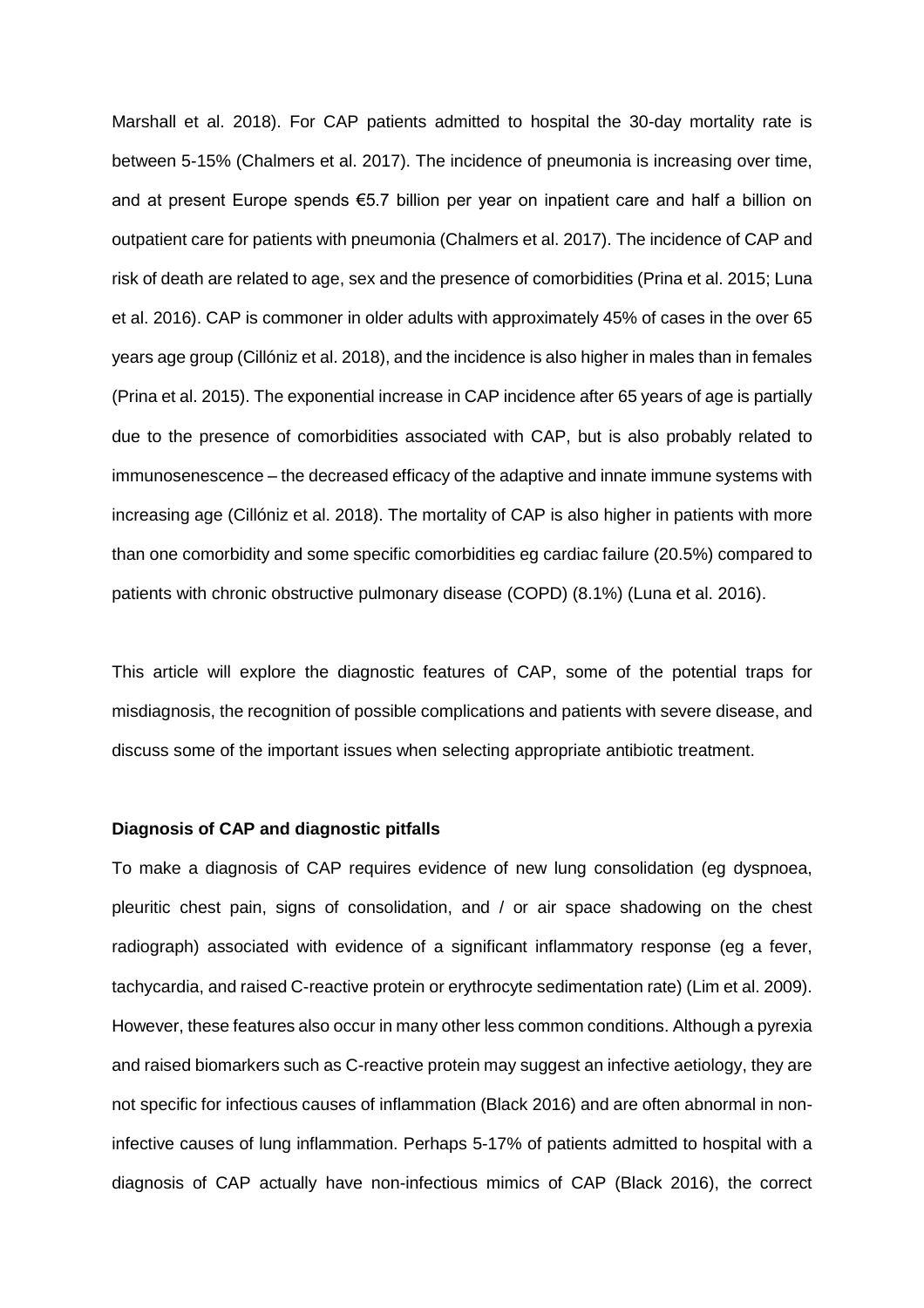diagnosis of which will enable the patient to receive appropriate treatment. An important clinical point is that CAP will usually present with a short history of days rather than weeks - if a patient has a prolonged history of illness then other diagnoses need to be considered such as subacute lung infection (eg tuberculosis, actinomycosis) or non-infective causes of lung shadowing and inflammation (Figure 1). A particularly cautious approach to making a diagnosis of CAP is required when there is a background history of previous immunosuppression, lung diseases such as interstitial lung disease, bronchiectasis or allergic bronchopulmonary aspergillosis (ABPA), and in patients on certain drugs like amiodarone. These are all associated with non-CAP lung infections (eg an infective exacerbation of bronchiectasis) and / or non-infective mimics of CAP. Table 1 lists some of the common and less common conditions that are often misdiagnosed as CAP and the clinical clues which can be used to differentiate them from CAP. Often the accurate interpretation of the chest radiograph would suggest the cause of the patients presentation is a diagnosis other than CAP (Figure 1, Table 1).

#### **Severity assessment and recognition of complications of CAP**

CAP can lead to several different serious complications, including severe physiological disturbance with acute respiratory failure due to extensive consolidation or the development of the acute respiratory distress syndrome (ARDS), and / or septic shock and organ dysfunction (Ferrer et al. 2018). Other complications reflect evolution of the infection such as infected parapneumonic effusions, empyema, and lung abscess. These complications of CAP will usually the length of stay in hospital, possibly require admission to intensive care for noninvasive (CPAP, optiflow) or invasive ventilatory support, or need interventions such as tube drainage or surgery. The development of a complication results in a substantial increase in mortality (Chalmers et al. 2009; Morgan and Glossop 2016; Lee 2017); for example, ventilated patients with CAP have a 38% 30-day mortality (Ferrer et al. 2018). Early clinical recognition of CAP patients at risk of complications is essential to ensure rapid instigation of appropriate management that might avoid the development of complications or mitigate their impact.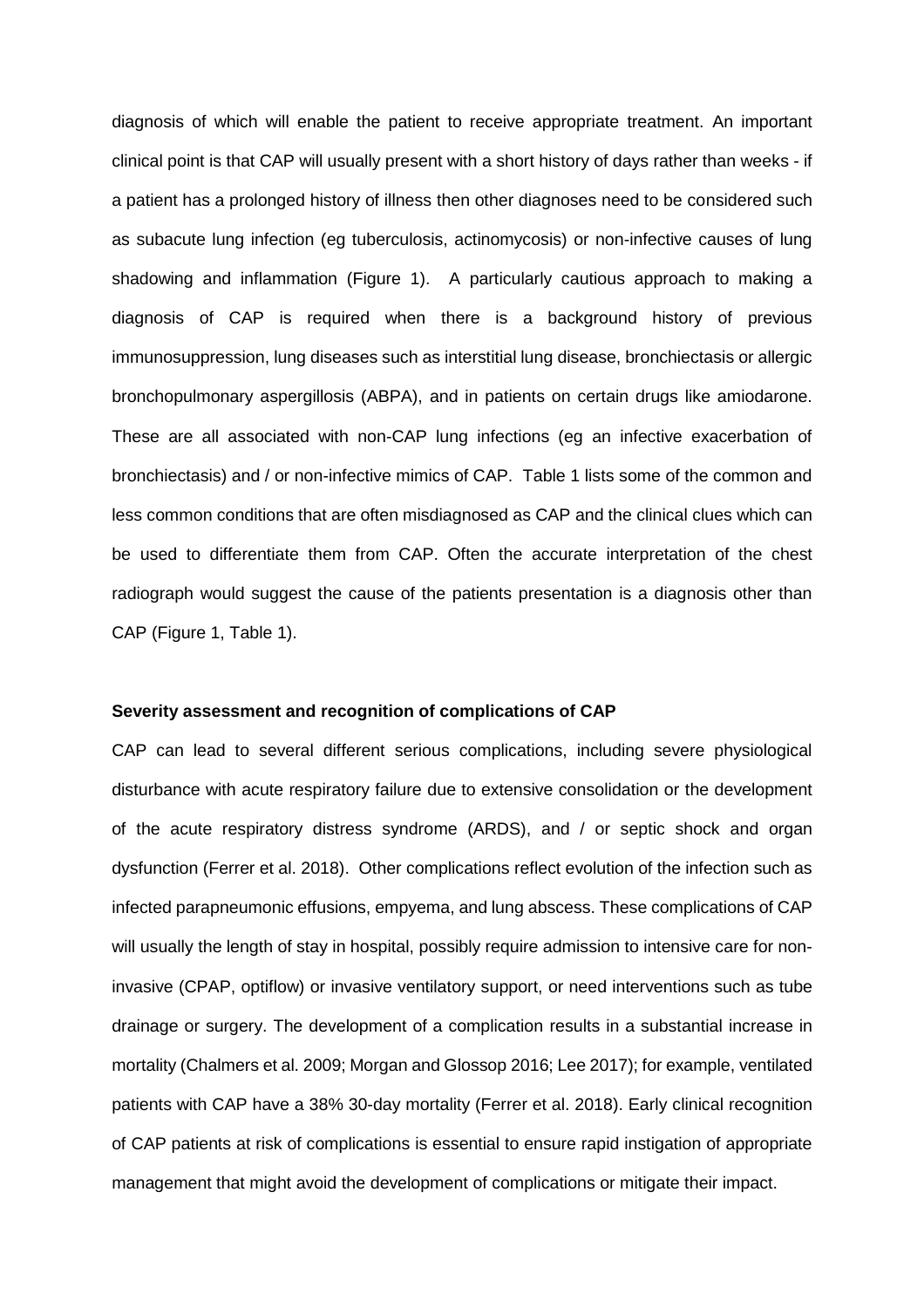The clinical prediction rule developed in the United Kingdom to classify severity for CAP patients is the CURB-65 score. With the CURB-65 score the patient is attributed a score of 0 or 1 for five factors: confusion (new onset confusion or abbreviated mental test score ≤8); urea >7; respiratory rate ≥30; blood pressure diastolic <60 or systolic <90 mmHg; and age ≥65 (Lim et al. 2009; NICE 2019). CAP mortality increases with the score, with a score of 0-1 having a <3% mortality, a score of 2 a 9% mortality, a score of 3 a 15% mortality, and scores of 4 or 5 a 40+% mortality (Lim et al. 2009; NICE 2019). The score is also used to assess patient placement (0-1, treat at home, 2+ admit to hospital, 3+ consider referral to intensive care), and dictates which antibiotic regimen should be used. The CURB-65 is a very useful management tool for patients with CAP, and does identify patients at high risk of death. However, the CURB-65 and other more complex pneumonia severity scores like the Pneumonia Severity Index are insensitive for predicting which CAP patients are at risk of developing complications or will need treatment in intensive care (Chalmers et al. 2009; Liu et al. 2016). For example, Ilg et al. (2019) found that 16% of admitted CAP patients with a CURB-65 score of of 0-1 will require admission to intensive care, and conversely Charles et al. (2008) found a CURB-65 score of 3+ only identified 39% patients needing admission to intensive care.

This gap in the utility of the CURB-65 score has led to several attempts to develop new clinical scoring systems that are able to accurately identify CAP patients at risk of complications or who might need intensive care treatment (Charles et al. 2008; Chalmers et al. 2009; Liu et al. 2016). These scoring systems tend to have increased sensitivity and specificity for identifying severe cases of CAP. However, they are more complex than the CURB-65 score making them much less easy to use and they still fail to identify a substantial minority of CAP patients who develop severe disease. Several of the criteria identified by these severity scoring systems (box 1) are physiological markers for patients who are unwell eg a significant alveolar / arterial oxygen gradient or thrombocytopaenia (Morgan and Glossop 2016; Ferrer et al. 2018). As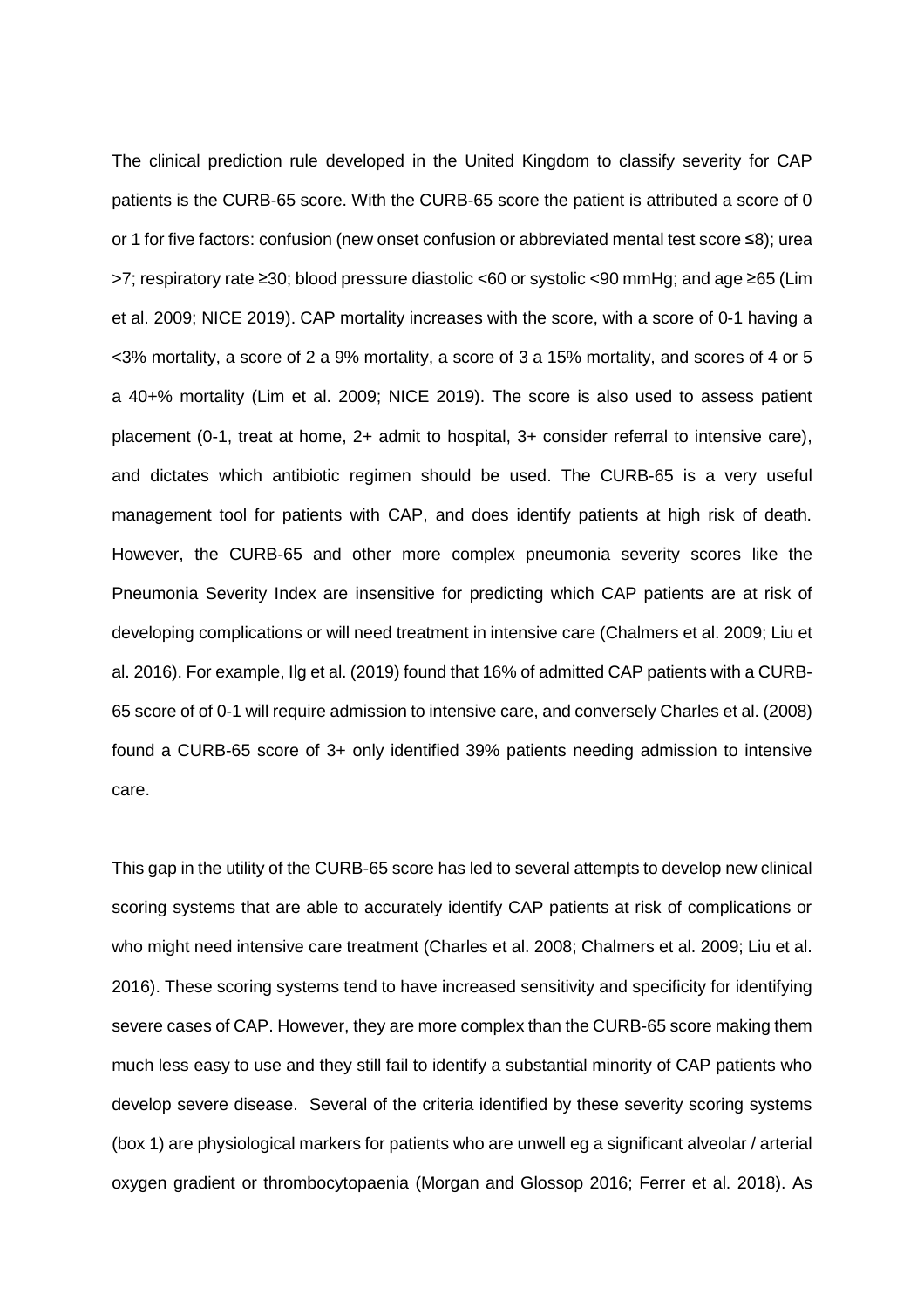such, they are readily identified by the clinician. Overall these data suggest that combining recognition of these markers of physiological disturbance with the CURB-65 score will help ensure patients at risk of developing severe CAP are better recognised.

One biomarker that can also help with severity assessment is measurement of serum levels of the acute phase protein C-reactive protein (CRP). CRP is released by the liver in response to raised interleukin 6 levels and has a very large dynamic range, from a normal level of <5 mg/L to levels that can reach 500+ mg/L in acute severe infections such as CAP (Chalmers et al. 2008). An admission CRP level >250 mg/L is an independent marker for raised mortality, associated with a 15% higher mortality in patients with a CURB-65 score of 3+ (Chalmers et al. 2008). If the admission CRP is >100 mg/L then there is a 16-fold increase in the risk of complications for patients with CAP, and a specific increased risk in developing a complex parapneumonic effusion (the commonest infective complication) (Chalmers et al. 2008, 2009). CRP can be used to provide information to aid diagnosis, and serial measurements can ascertain whether there has been a response to treatment (Chalmers et al. 2008, 2009; Lim et al. 2009). Box 2 summaries the usefulness of CRP measurements in the management of CAP.

#### **Antibiotic selection**

Patients with CAP are initially given antibiotics empirically as a microbiological diagnosis is usually not available for over 24 hours, and in fact is not achieved in the majority of patients outside of research studies (Prina et al. 2015; Bianchini et al. 2019). Treatment is commenced as recommended by the British Thoracic Society (BTS) (Lim et al. 2009) and National Institute for Health and Care Excellence (NICE 2019) guidelines and involves a broad-spectrum ßlactam and a macrolide (box 3). This combination covers the main bacterial pathogens *S. pneumoniae* (up to 50% of cases) (Cillóniz et al. 2018), and the atypical bacteria *Mycoplasma pneumoniae* and *Chlamydia pneumoniae* (10-15% of cases) (NICE 2019). In addition, the empirical regimen for CAP usually has good activity against the less common causative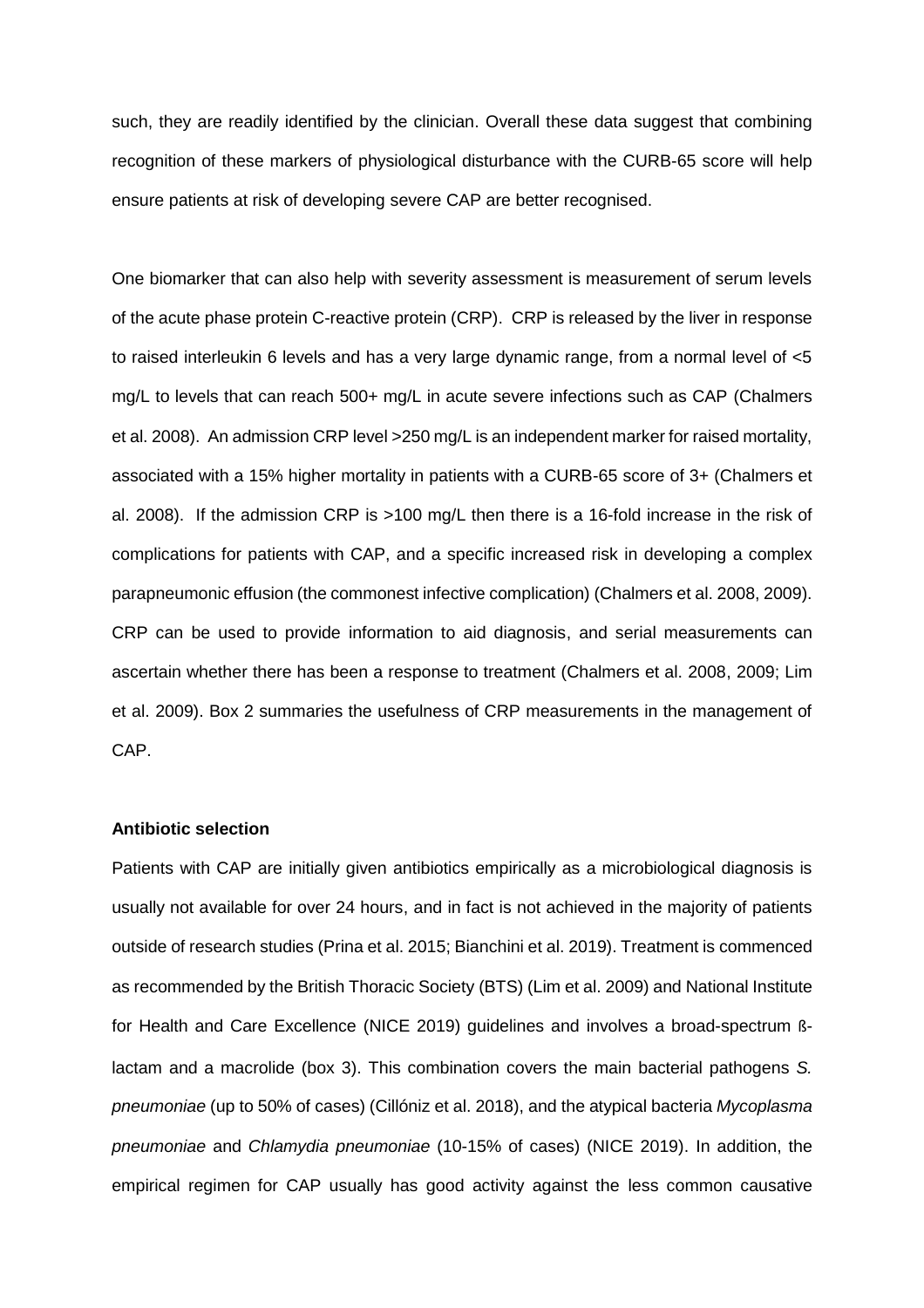bacterial pathogens such as *Haemophilus influenzae*, *Staphylococcus aureus*, and *Klebsiella pneumoniae*. However, this empirical regimen is only appropriate for cases of CAP; a much higher proportion of HAP is caused by Gram negative bacteria that are potentially antimicrobial resistant (Jean et al. 2020), and pneumonia in the immunosuppressed can also be caused by fungi and viruses (Di Pasquale et al. 2019). Hence it is important to ensure the patient presenting with pneumonia has not recently been in hospital, and does not have significant immunosuppression such as undiagnosed HIV infection with a low CD4 cells counts. The risk that CAP is caused by an antimicrobial resistant organism such as *Pseudomonas aeruginosa* (a frequent pneumonia pathogen in HAP and in immunocompromised patients) (Di Pasquale et al. 2019; Jean et al. 2020) remains low in the UK, but is probaby rising due to the increasing age and presence of comorbidities in patients presenting with CAP (Shindo et al. 2013). Ensuring infection with resistant organism is not missed is important as (perhaps not surprisingly) antibiotic treatment with lack of activity against the microbial cause of CAP is associated with treatment failure. Risk factors for infection with a resistant organism are listed in box 4, and are largely related to a poor overall health status of the patient; in the absence of any risk factors 3.7% of patients have infection with a resistant organism (Shindo et al. 2013). An additional potential risk factor for infection with a resistant organism is a recent travel history, as high levels of macrolide and penicillin resistance are common amongst *S. pneumoniae* isolates in some parts of the world (Schroeder and Stephens 2016). Travel is also a risk factor for infection with contagious respiratory viruses such as Middle Eastern Respiratory Syndrome (MERS) or Covid-19, and a history of travel to affected areas means a patient with CAP should be isolated until a coronavirus infection has been excluded. Studies on the duration of antibiotics for CAP have shown that a short-course (≤7 days) of antibiotics does not result in significantly poorer outcomes to a long-course (>7 days) (Li et al. 2007). Reduction in exposure to antibiotics will reduce cost, antibiotic resistance and improve patient adherence (Li et al. 2007). A 5-day course of antibiotics should suffice in most cases of lowseverity CAP except if there are infective complications such as lung abscess or complex parapneumonc effusion, or infection with microrganisms such as Gram negative pathogens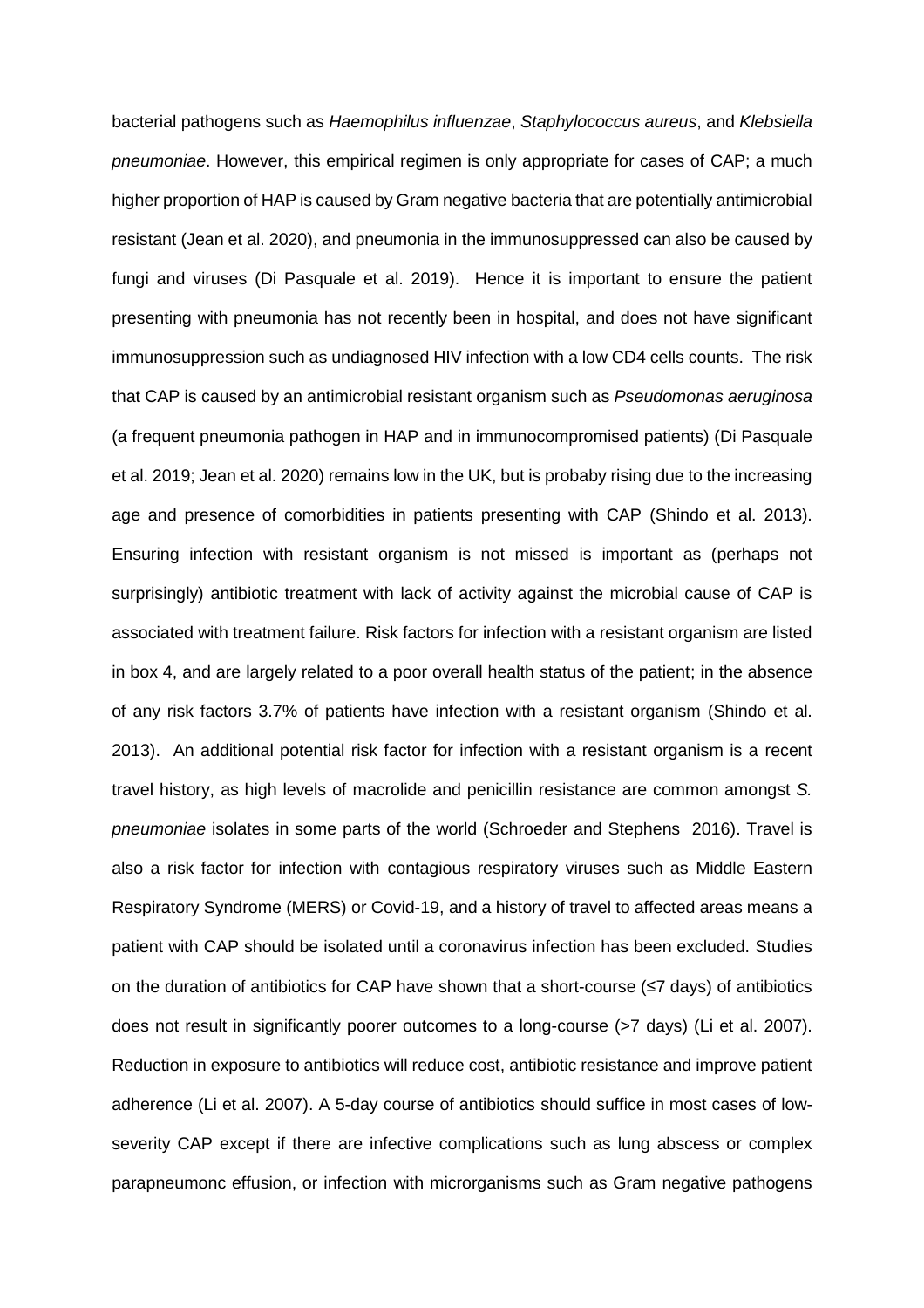that are thought to require more prolonged therapy (Lim et al. 2009; Prina et al. 2015; NICE 2019).

#### **Improving outcomes**

Is there any evidence that the high risk of morbidity and mortality associated with CAP can be improved? The answer to this question is yes. Administration of the pneumococcal and the annual influenza vaccination to the elderly population is an important preventative approach, and pneumococcal vaccination of children has also resulted in significant herd immunity protection of adults (Cillóniz et al. 2018). The BTS have developed a CAP care bundle (box 5), implementation of which in 16 UK hospital trusts was associated with improvements in oxygen assessment, early antibiotic administration (odds ratio (OR) 1.26 and 1.52 respectively), and most importantly in 30-day mortality (8.8% vs 13.6%, OR 0.59). Wider implementation of the care bundle on a regional scale using pay for performance as an incentive reduced 30 day CAP mortality by 1.9% (Sutton et al. 2012). Bianchini et al. (2019) reported that using an innovative pharmacist-directed pneumonia diagnostic care bundle also improved management, increasing antimicrobial de-escalation by two-fold as well as reducing antimicrobial adverse drug events, *Clostridium difficile* infection and 30-day readmission. These data show that implementation of focussed attempts to improve CAP management can be successful and lead to significant improvements in patient care.

#### **Conclusion**

In the UK CAP is the commonest serious infectious disease and is increasing in incidence. The clinical syndrome of CAP usually presents with a relatively short duration of symptoms over days rather than weeks, and a combination of new consolidation and evidence of systemic inflammation. Many rarer inflammatory lung conditions mimic CAP although these often have a longer disease course measured in weeks rather than days and distinctive radiological features; accurate interpretation of chest x-ray is key to making the correct diagnosis. The CURB-65 score is an essential management tool for patients with CAP, but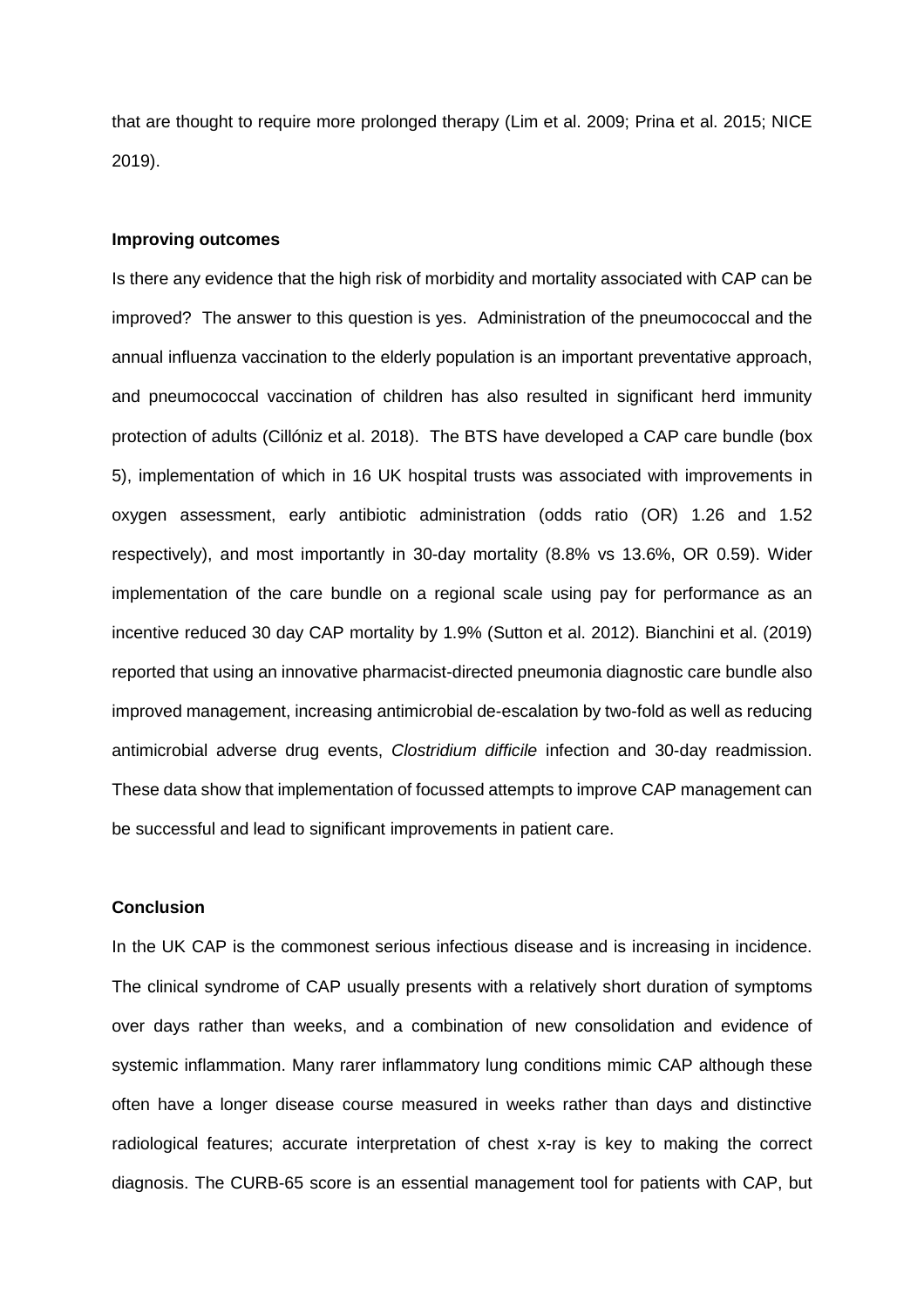needs to be used in conjunction with other clinical markers of severity to identify patients at high risk of developing complications or requiring intensive care treatment. Establishing appropriate systems of care that can ensure delivery of care bundles has been shown to improve outcomes of CAP, and should be a high priority for all acute hospitals.

## **Conflict of interest**

The authors have no conflicts of interest to declare.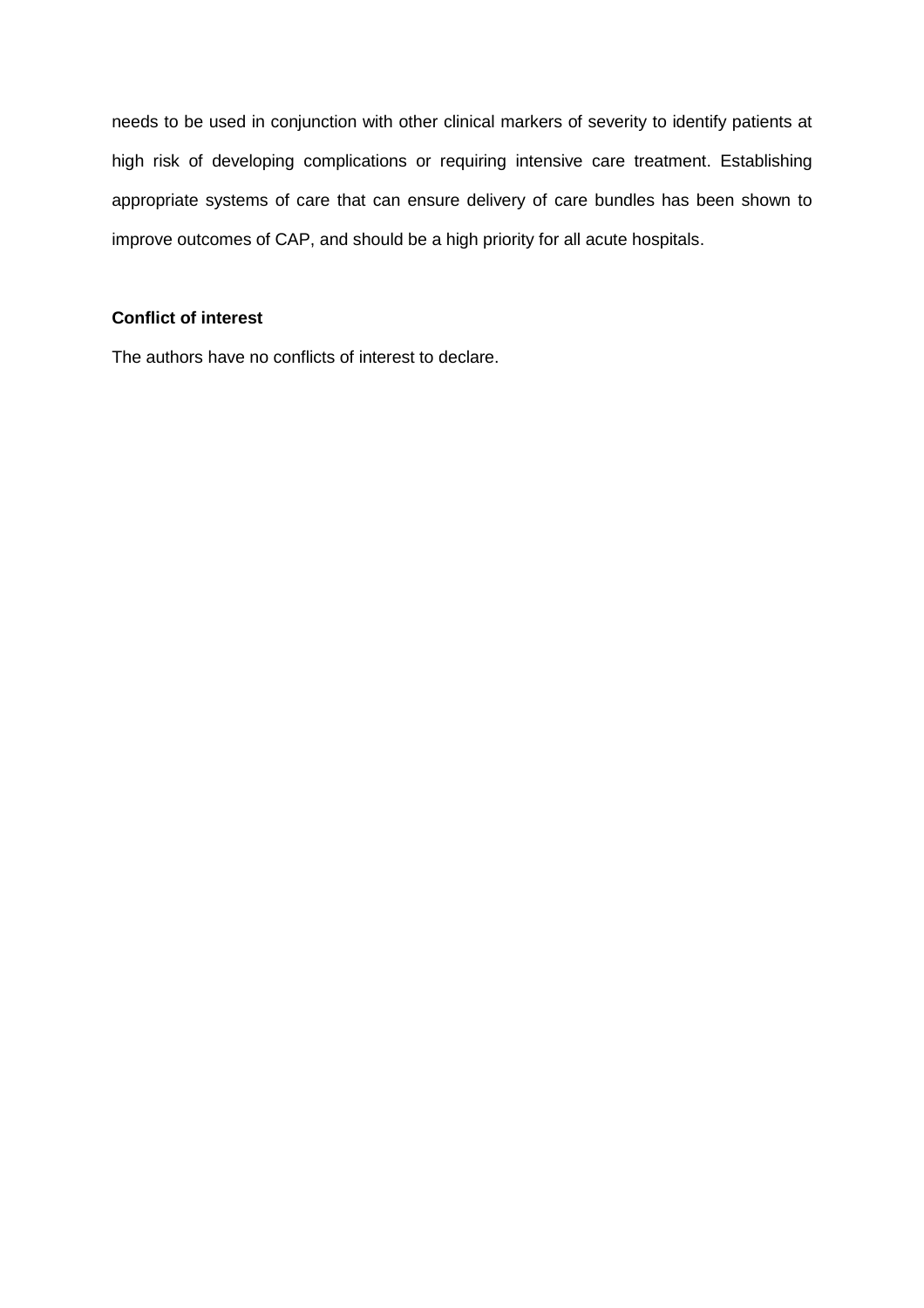#### **References**

- 1. Bianchini ML, Mercuro NJ, Kenney RM, Peters MA, Samuel LP, Swiderek J, Davis SL. 2019. Improving care for critically ill patients with community-acquired pneumonia. Am J Health Syst Pharm. 15;76(12):861-8. DOI: 10.1093/ajhp/zxz068
- 2. Black AD. 2016. Non-infectious mimics of community-acquired pneumonia. Pneumonia. 8(1):2. DOI 10.1186/s41479-016-0002-1
- 3. Charles PG, Wolfe R, Whitby M, Fine MJ, Fuller AJ, Stirling R, Wright AA, Ramirez JA, Christiansen KJ, Waterer GW, Pierce RJ. 2008. SMART-COP: a tool for predicting the need for intensive respiratory or vasopressor support in community-acquired pneumonia. Clin Infect Dis. 1;47(3):375-84. DOI: 10.1086/589754
- 4. Chalmers JD, Singanayagam A, Hill AT. 2008. C-reactive protein is an independent predictor of severity in community-acquired pneumonia. Am J Med. 1;121(3):219-25. DOI: 10.1016/j.amjmed.2007.10.033
- 5. Chalmers JD, Singanayagam A, Murray MP, Scally C, Fawzi A, Hill AT. 2009. Risk factors for complicated parapneumonic effusion and empyema on presentation to hospital with community-acquired pneumonia. Thorax.1;64(7):592-7. DOI: 10.1136/thx.2008.105080
- 6. Chalmers J, Campling J, Ellsbury G, Hawkey PM, Madhava H, Slack M. 2017. Community-acquired pneumonia in the United Kingdom: a call to action. Pneumonia. 1;9(1):15. DOI: 10.1186/s41479-017-0039-9
- 7. Cillóniz C, Rodríguez-Hurtado D, Torres A. 2018. Characteristics and management of community-acquired pneumonia in the era of global aging. Med Sci. 6(2):35. DOI: 10.3390/medsci6020035
- 8. Di Pasquale MF, Sotgiu G, Gramegna A, Radovanovic D, Terraneo S, Reyes LF, Rupp J, González del Castillo J, Blasi F, Aliberti S, Restrepo MI. 2019. Prevalence and etiology of community-acquired pneumonia in immunocompromised patients. Clin Infect Dis. 24;68(9):1482-93. DOI: 10.1093/cid/ciy723
- 9. Ferrer M, Travierso C, Cilloniz C, Gabarrus A, Ranzani OT, Polverino E, Liapikou A, Blasi F, Torres A. 2018. Severe community-acquired pneumonia: Characteristics and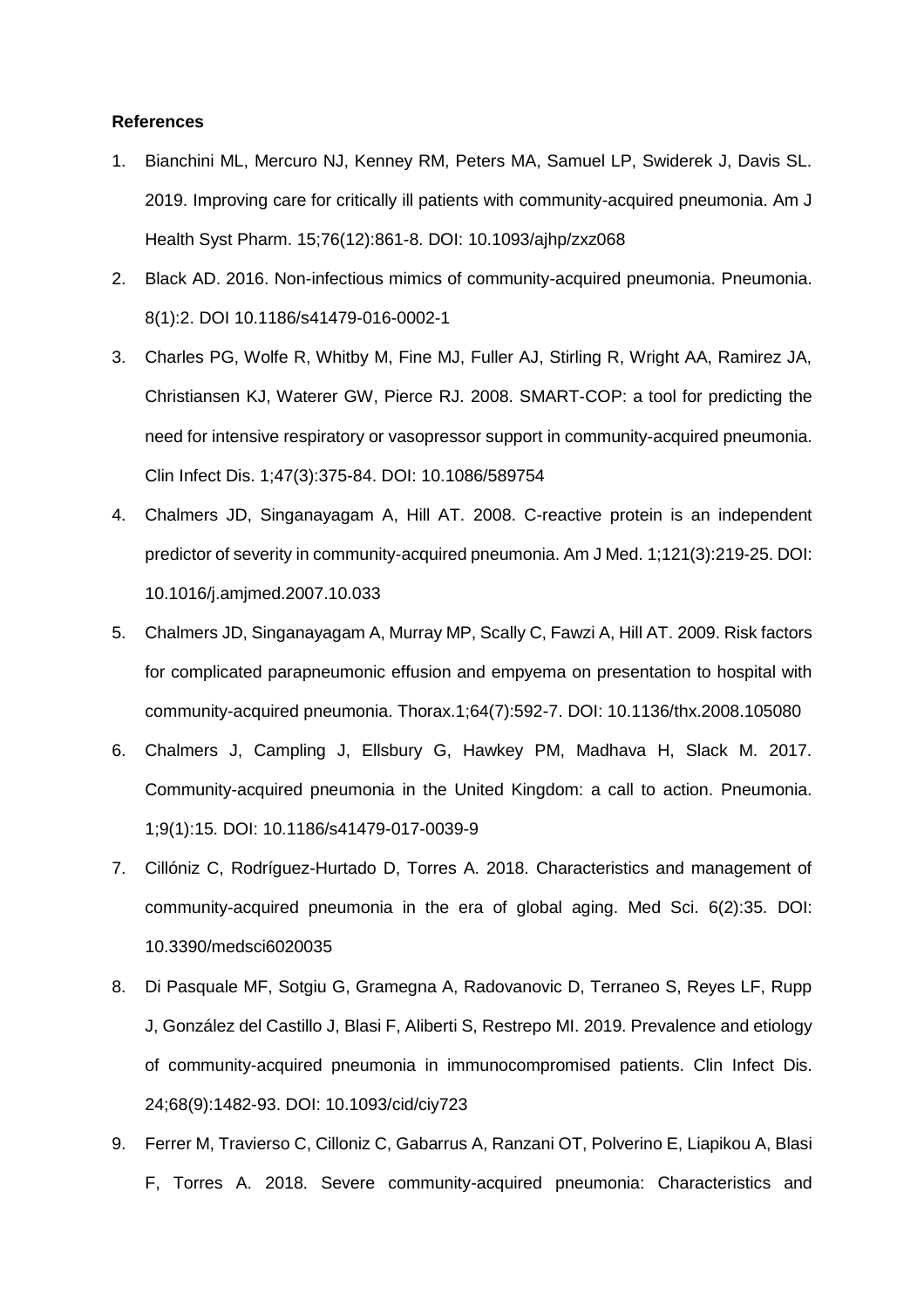prognostic factors in ventilated and non-ventilated patients. PloS One. 13(1). DOI: 10.1371/journal.pone.0191721

- 10. Ilg A, Moskowitz A, Konanki V, Patel PV, Chase M, Grossestreuer AV, Donnino MW. 2019. Performance of the CURB-65 score in predicting critical care interventions in patients admitted with community-acquired pneumonia. Ann Emerg Med. 1;74(1):60-8. DOI: 10.1016/j.annemergmed.2018.06.017
- 11. Jean SS, Chang YC, Lin WC, Lee WS, Hsueh PR, Hsu CW. 2020. Epidemiology, Treatment, and Prevention of Nosocomial Bacterial Pneumonia. J Clin Med. 9(1):275. DOI: 10.3390/jcm9010275
- 12. Lee KY. 2017. Pneumonia, acute respiratory distress syndrome, and early immunemodulator therapy. Int J Mol Sci. 18(2):388. DOI: 10.3390/ijms18020388
- 13. Li JZ, Winston LG, Moore DH, Bent S. 2007. Efficacy of short-course antibiotic regimens for community-acquired pneumonia: a meta-analysis. Am J Med. 1;120(9):783-90. DOI: 10.1016/j.amjmed.2007.04.023
- 14. Lim WS, Baudouin SV, George RC, Hill AT, Jamieson C, Le Jeune I, Macfarlane JT, Read RC, Roberts HJ, Levy ML, Wani M. 2009. British Thoracic Society guidelines for the management of community acquired pneumonia in adults: update 2009. Thorax. 1;64(Suppl 3):iii1-55. DOI: 10.4104/pcrj.2010.00014
- 15. Lim WS, Rodrigo C, Turner AM, Welham S, Calvert JM. 2016. British Thoracic Society community-acquired pneumonia care bundle: results of a national implementation project. Thorax.1;71(3):288-90. DOI: 10.1136/thoraxjnl-2015-206834
- 16. Liu JL, Xu F, Zhou H, Wu XJ, Shi LX, Lu RQ, Farcomeni A, Venditti M, Zhao YL, Luo SY, Dong XJ. 2016. Expanded CURB-65: a new score system predicts severity of communityacquired pneumonia with superior efficiency. Sci Rep. 18;6:22911. DOI: 10.1038/srep22911
- 17. Luna CM, Palma I, Niederman MS, Membriani E, Giovini V, Wiemken TL, Peyrani P, Ramirez J. 2016. The impact of age and comorbidities on the mortality of patients of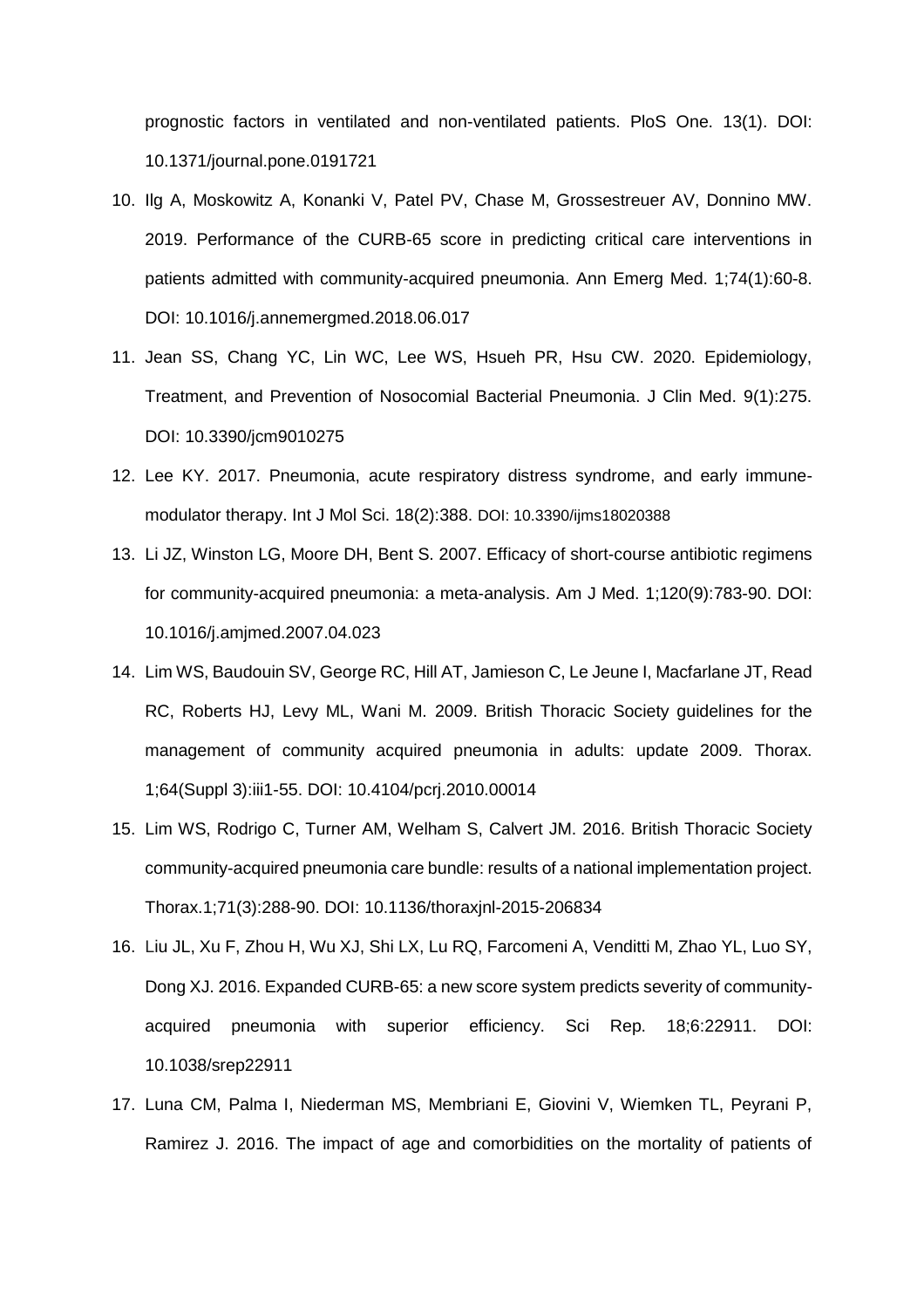different age groups admitted with community-acquired pneumonia. Ann Am Thorac Soc. 13(9):1519-26. DOI: 10.1513/AnnalsATS.201512-848OC

- 18. Marshall DC, Goodson RJ, Xu Y, Komorowski M, Shalhoub J, Maruthappu M, Salciccioli JD. 2018. Trends in mortality from pneumonia in the Europe union: a temporal analysis of the European detailed mortality database between 2001 and 2014. Respir Res 19(1):81. DOI: 10.1186/s12931-018-0781-4
- 19. Morgan AJ, Glossop AJ. 2016. Severe community-acquired pneumonia. Br J Anaesth Educ. 1;16(5):167-72. DOI: 10.1093/bjaed/mkv052
- 20. National Institute for Health and Care Excellence (NICE). Pneumonia (communityacquired): antimicrobial prescribing (NG138). Public Health Engl. 2019. https://www.nice.org.uk/guidance/ng138/resources/pneumonia-communityacquiredantimicrobial-%20prescribing-pdf-66141726069445 (accessed 29 February 2020)
- 21. Prina E, Ranzani OT, Torres A. 2015. Community-acquired pneumonia. Lancet. 12;386(9998):1097-108. DOI: 10.1016/S0140-6736(15)60733-4
- 22. Quinton LJ, Walkey AJ, Mizgerd JP. Integrative physiology of pneumonia. 2018. Physiol Rev. 1;98(3):1417-64. DOI:10.1152/physrev.00032.2017
- 23. Shindo Y, Ito R, Kobayashi D, Ando M, Ichikawa M, Shiraki A, Goto Y, Fukui Y, Iwaki M, Okumura J, Yamaguchi I. 2013. Risk factors for drug-resistant pathogens in communityacquired and healthcare-associated pneumonia. Am J Respir Crit Care Med. 15;188(8):985-95. DOI: 10.1164/rccm.201301-0079OC
- 24. Schroeder MR, Stephens DS. 2016. Macrolide resistance in Streptococcus pneumoniae. Front Cell Infect Microbiol. 21;6:98. DOI: 10.3389/fcimb.2016.00098
- 25. Sutton M, Nikolova S, Boaden R, Lester H, McDonald R, Roland M. 2012. Reduced mortality with hospital pay for performance in England. N Engl J Med. 8;367(19):1821-8. DOI: 10.1056/NEJMsa1114951

#### **Boxes, Figures and Tables**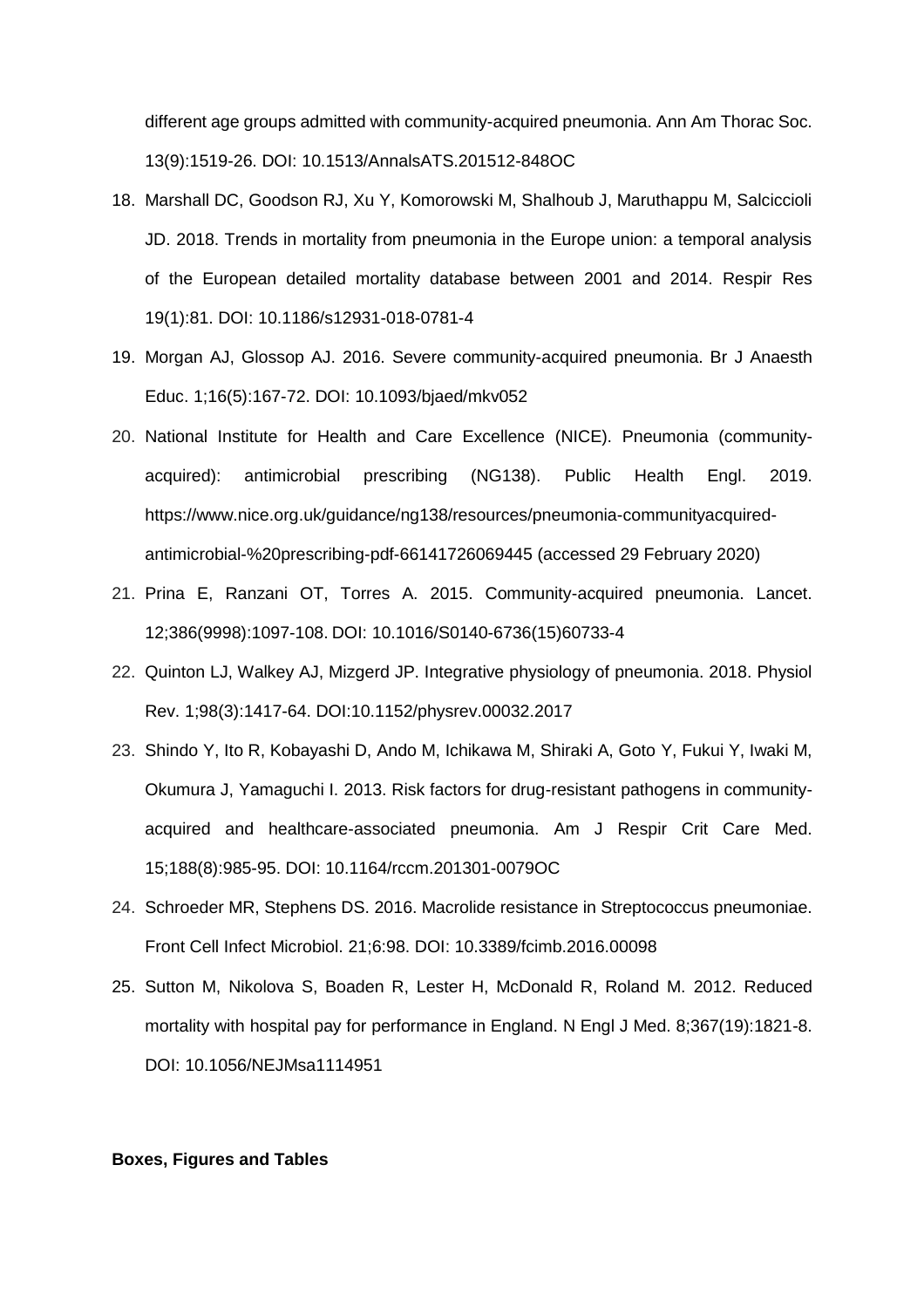| Table 1: Conditions misdiagnosed as CAP and clinical clues to the diagnosis |                                                                                                                                              |  |
|-----------------------------------------------------------------------------|----------------------------------------------------------------------------------------------------------------------------------------------|--|
| <b>Respiratory</b>                                                          |                                                                                                                                              |  |
| Infective exacerbations of<br><b>COPD</b>                                   | No consolidation on chest radiograph, CRP <40 mg/L                                                                                           |  |
| Influenza                                                                   | High fever, rigor, coryzal / nasal symptoms, absence of lobar consolidation                                                                  |  |
| <b>Bronchiectasis</b>                                                       | Chronic daily sputum production / recurrent chest infections, normal or mildly<br>raised CRP, ring shadows and tramlines on chest radiograph |  |
| Acute respiratory distress<br>syndrome                                      | Rapid development of bilateral shadowing, severe hypoxia, PaO2/FiO2 ratios (mild<br><300mmHg, moderate <200mmHg, severe ≤100mmHg)            |  |
| <b>ABPA</b>                                                                 | Pre-existing asthma, central bronchiectasis, elevated total IgE, eosinophilia,<br>expectorating sputum plugs, peribronchial shadowing        |  |
| Cardiovascular                                                              |                                                                                                                                              |  |
| Pulmonary oedema                                                            | Bilateral fine crepitations, bilateral alveolar shadowing, small pleural effusions,<br>history of cardiac impairment                         |  |
| Pulmonary embolism (PE)                                                     | Pleuritic chest pain, peripheral deep vein thrombosis, risk factors for PE, wedge<br>shaped infarct on chest radiograph, CRP <40 mg/L        |  |
| <b>Neoplastic</b>                                                           |                                                                                                                                              |  |
| Lung malignancy                                                             | Large intrapulmonary mass, bronchial obstruction leading to distal infection and /<br>or collapse                                            |  |
| Lymphoma                                                                    | Intrapulmonary masses in a non-lobar distribution                                                                                            |  |
| <b>Immunological disorders</b>                                              |                                                                                                                                              |  |
| Organising pneumonia                                                        | Bilateral often subpleural patchy consolidation (non-lobar distribution)                                                                     |  |
| Eosinophilic pneumonia                                                      | Bilateral often subpleural patchy consolidation ('reverse batswing'), BAL<br>eosinophilia (systemic eosinophila not essential)               |  |
| Hypersensitivity pneumonitis                                                | Ground-glass infiltrates mainly in upper zones, history of a risk occupation or<br>hobby (eg owning pet birds)                               |  |
| Granulomatosis with<br>polyangiitis                                         | Haemoptysis, renal impairment, upper respiratory tract symptoms, cavitation on<br>chest imaging                                              |  |
| Diffuse alveolar                                                            | Haemoptysis, diffuse bilateral infiltrations / alveolar airspace shadowing, known                                                            |  |
| haemorrhage                                                                 | vasculitis / autimmune disease                                                                                                               |  |
| <b>Drug induced toxicity</b>                                                | Drug history, subacute onset, bilateral crepitations and radiological infiltrates                                                            |  |
| <b>Radiation pneumonitis</b>                                                | Shadowing in the radiation field of recent radiotherapy treatment                                                                            |  |

ABPA, allergic bronchopulmonary aspergillosis; BAL, bronchoalveolar lavage; COPD, chronic

obstructive pulmonary disease; CRP, C-reactive protein (Black 2016; Lee 2017; Quinton et al.

2018).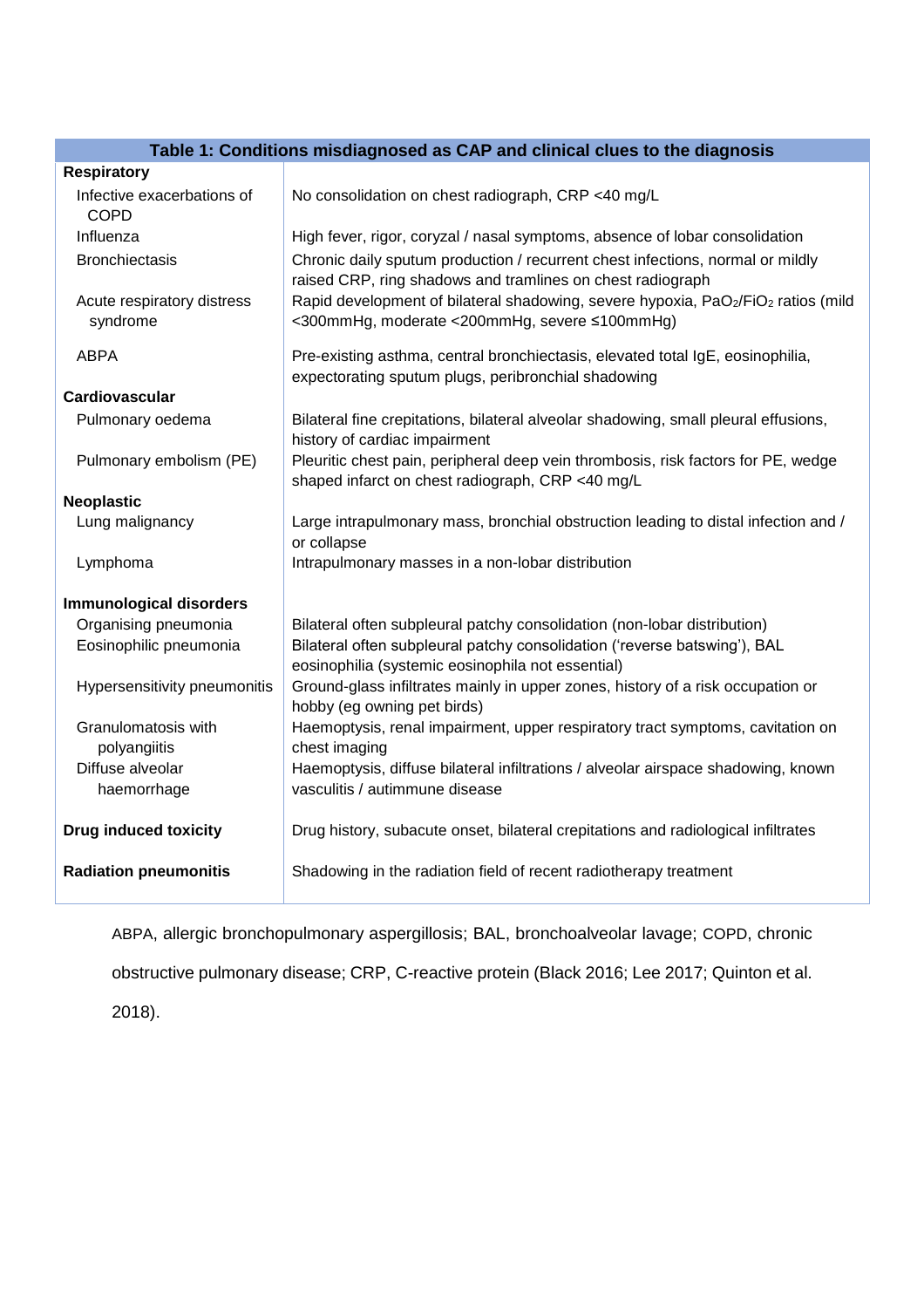Figure 1: Chest radiographs of CAP and clinical conditions that are often misdiagnosed as CAP

## **Community acquired pneumonia**



3 days fever, cough, dyspnoea, CRP 278 CXR: dense unilateral consolidation in lobar pattern

## **Organising pneumonia due to amiodarone**



3 weeks mild fever, cough, dyspnoea, CRP 67 On amiodarone for atrial fibrillation CXR: peripheral patchy basal consolidation

CXR, chest-x-ray

## **Subacute lung infection: actinomycosis**



3 months fever, cough, poor response to amoxicillin CXR: right lower lobe consolidation

## **Pulmonary eosinophilia**



2 weeks fevers, cough, dyspnoea, CRP 222 CXR: 'reverse batswing' peripheral symmetrical subpleural consolidation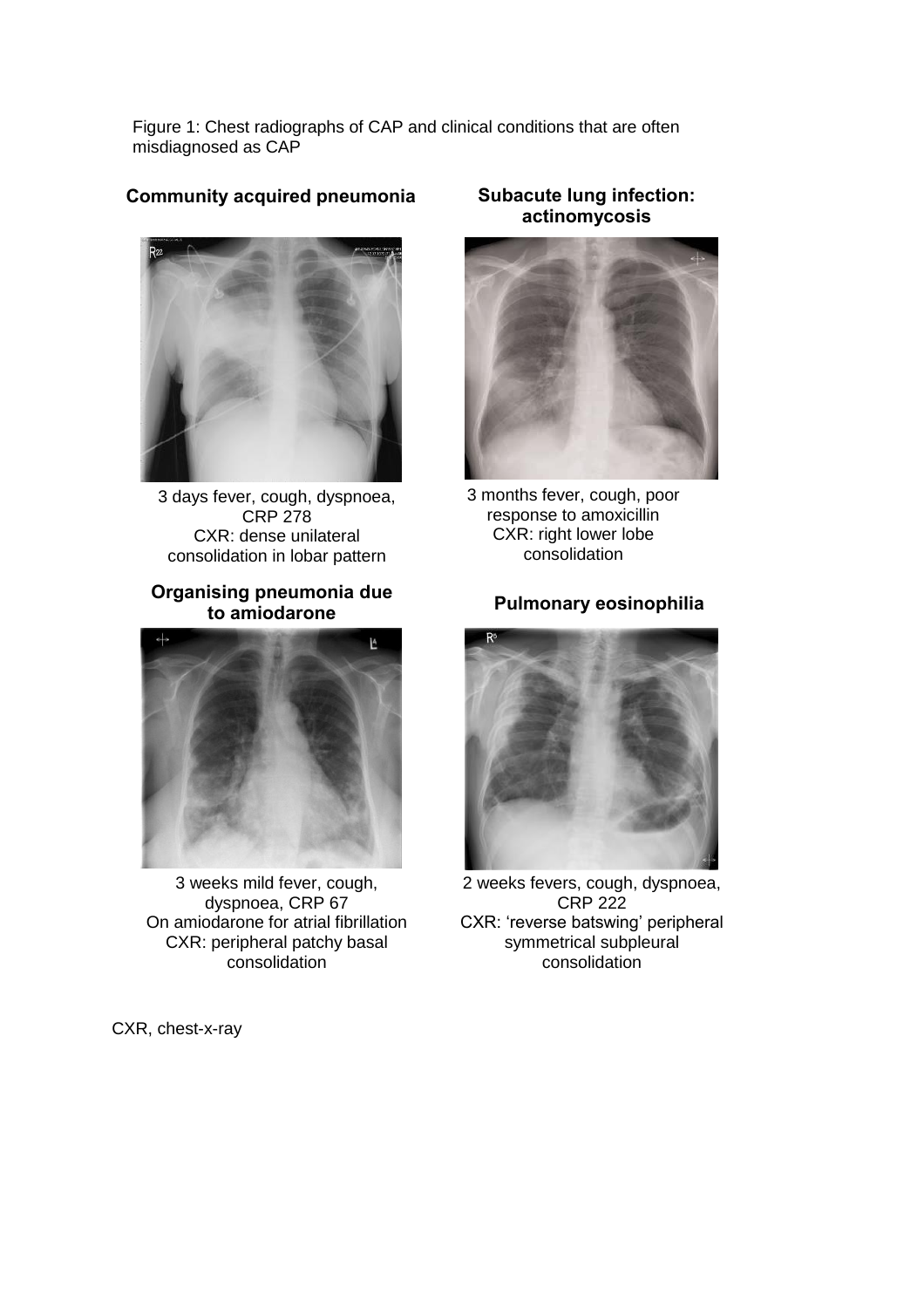# **Box 1: Clinical parameters associated with severe CAP (% = proportion of severe CAP patients with that parameter)** White cell count <4x10<sup>9</sup>/L /L 7% PaO $2$ /FiO $2$  ratio ≤250 mmHg 59% Urea ≥7.14 mmol/L  $\vert$  54% Respiratory rate ≥30 breaths per minute  $\vert$  56% Confusion/disorientation 48% Thrombocytopenia <100×10<sup>9</sup>/L 4% Multilobar infiltrates and the state of 45% Hypothermia  $( $36^{\circ}$ C)$  11% Hypotension 15%

Gathered from Morgan and Glossop (2016) and Ferrer et al. (2018).

## **Box 2: Utility of CRP when managing CAP**

- 1. Admission CRP and rate of complications:
- <100 mg/L 4% rate of complications and reduced 30-day mortality (OR 0.18)
- >400 mg/L 71% rate of complications
- >250 mg /L 15% increase in mortality in patients with a CURB-65 score of 3+
- >200 mg/L associated with slower radiographic resolution.
- 2. Failure of admission CRP to fall by <50% at day 4 is associated with:
- higher risk of mortality (OR 24.5)
- empyema or complicated parapneumonic effusion (OR 15.4)
- requirement for invasive ventilation and / or inotropic support (OR 7.1)

CRP, C-reactive protein; OR, odds ratio (Chalmers et al. 2008; Lim et al. 2009).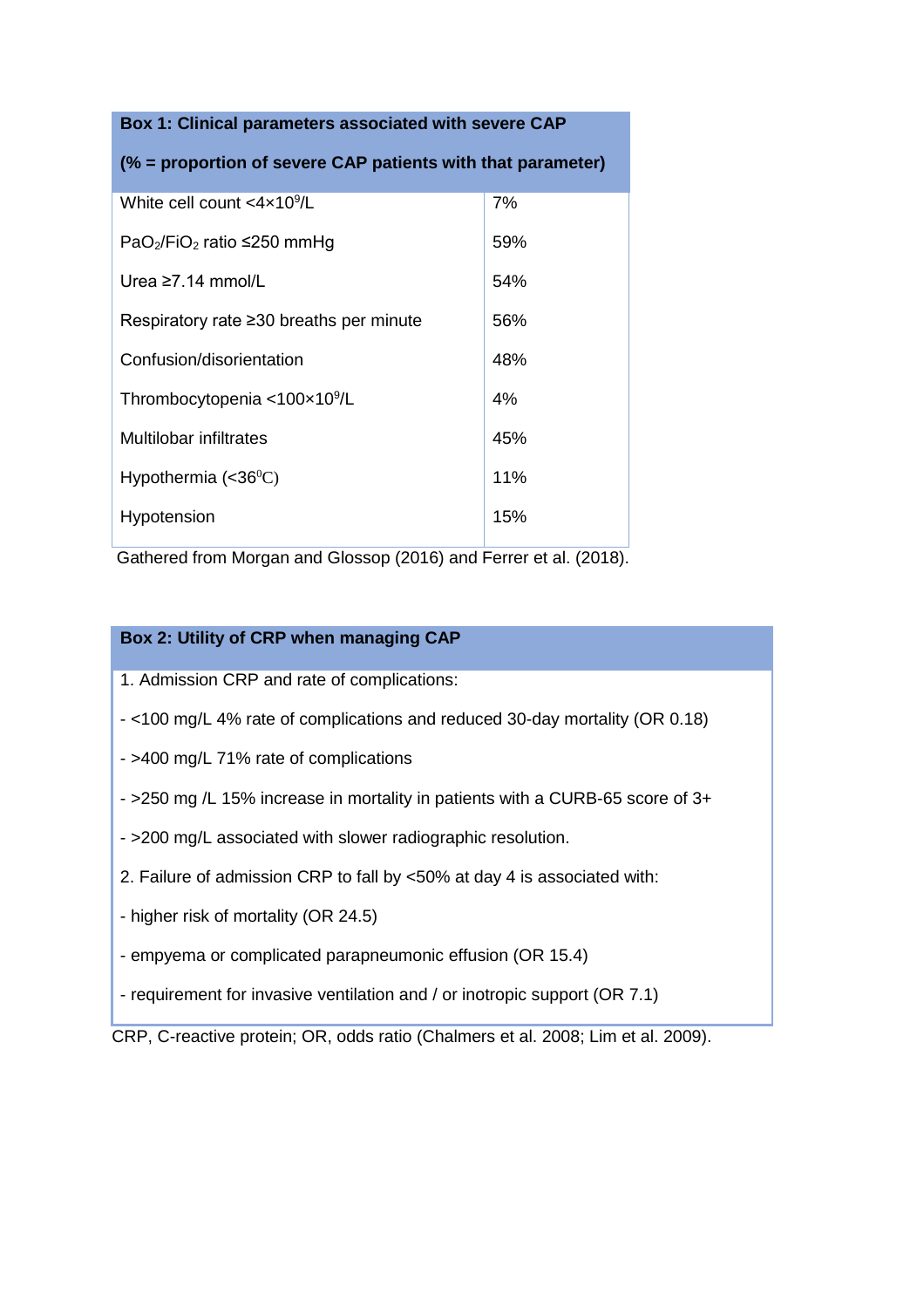## **Box 3: Preferred antibiotics treatment for CAP**

**Mild (CURB-65: 0-1):** amoxicillin 500 mg TDS **or** clarithromycin 500 mg BD

**Moderate (CURB-65: 2):** amoxicillin 500 mg TDS **and** clarithromycin 500 mg BD

**Severe (CURB-65: 3+):** co-amoxiclav 1.2 g TDS **and** clarithromycin 500 mg BD

CURB-65, confusion, urea, respiratory rate, blood pressure, age ≥65 years; BD, twice daily; TDS, three times per day (Lim et al. 2009).

| Box 4: Risk factors for resistant organisms (univariate analysis)                                                                                                                                                                               |
|-------------------------------------------------------------------------------------------------------------------------------------------------------------------------------------------------------------------------------------------------|
| Home intravenous therapy (OR 1.17)                                                                                                                                                                                                              |
| Chronic lung disease (OR 1.23)                                                                                                                                                                                                                  |
| Nursing home resident (OR 2.58)                                                                                                                                                                                                                 |
| Immunosuppression (OR 2.68)                                                                                                                                                                                                                     |
| Use of gastric acid suppressive agents (OR 2.78)                                                                                                                                                                                                |
| Non-ambulant patients (OR 2.89)                                                                                                                                                                                                                 |
| Home wound care in previous 90 days (OR 2.95)                                                                                                                                                                                                   |
| Use of antibiotics in the previous 90 days (OR 3.6)                                                                                                                                                                                             |
| Hospitalization for $\geq$ 2 days in the preceding 90 days (OR 4.63)                                                                                                                                                                            |
| Feeding tube present (OR 6.15)                                                                                                                                                                                                                  |
| MRSA history in the previous 90 days (OR 6.3)<br>a a dhitha 1115 anns a tha bha bha 120 An an London.<br>$\mathcal{A}$ and $\mathcal{A}$ and $\mathcal{A}$ and $\mathcal{A}$ and $\mathcal{A}$ and $\mathcal{A}$ and $\mathcal{A}$<br><b>^n</b> |

## MSRA, methicillin-resistant *Staphylococcus aureus*; OR, odds ratio (Shindo et al. 2013).

| <b>Box 5: Care bundle</b>                                     |
|---------------------------------------------------------------|
| Chest x-ray within 4 hours of hospital admission              |
| Oxygen assessment and prescription                            |
| Severity assessment (using CURB-65 as part of the assessment) |
| Antibiotic administration within 4 hours                      |
| Information gathered from Lim et al. (2016).                  |